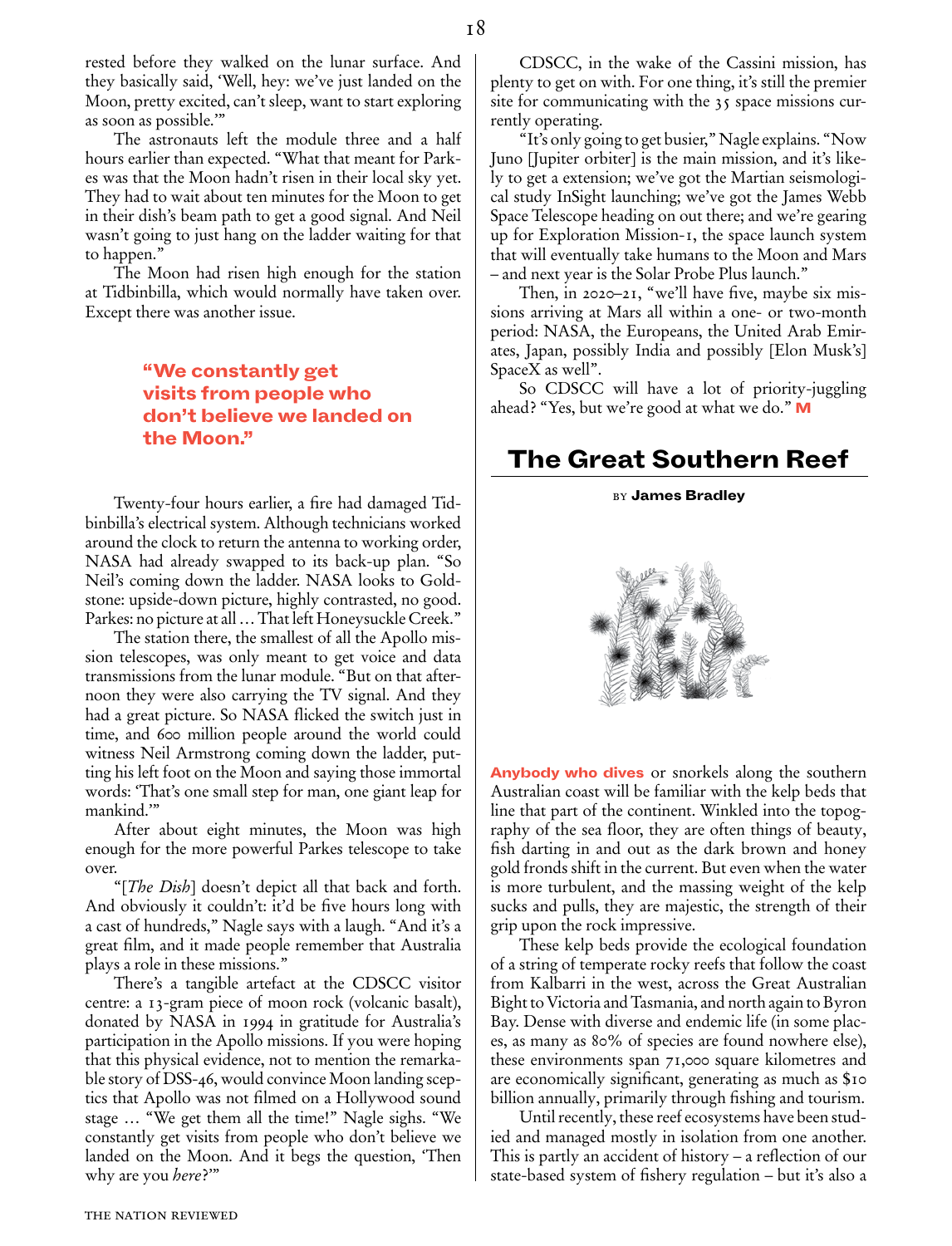reflection of our limited understanding of these habitats, especially those fringing the sparsely populated coasts of South Australia and Western Australia. In a paper pub lished in 2016, a team of scientists led by marine biolo gists Scott Bennett and Thomas Wernberg argued that this was a mistake, and that these reefs are in fact one vast system stretching from one side of the continent to the other. A Great Southern Reef to match the Great Barrier Reef to the north.

Although it has yet to find broad recognition, it is a powerful and revelatory idea – recognising not just the interconnectedness and interdependence of these ecosys tems but also kelp's role as the reef's foundation species.

The motivation behind Bennett and Wernberg's proposal isn't purely scientific. Instead, it reflects their frustration with the lack of public understanding of the challenges facing many of Australia's marine ecosys tems. While the Great Southern Reef has yet to expe rience anything as catastrophic as the recent bleaching of the Great Barrier Reef, Wernberg argues its situation is no less critical, pointing to events such as the 2011 "marine heatwave" off Western Australia, an occurrence of unprecedented warm sea surface temperatures that wiped out kelp beds along more than 100 kilometres of coast, causing mass die-offs of many fish, shellfish and crustacean species.

The kelp beds lost in the 2011 heatwave seem unlike ly to recover, and Wernberg argues that this is only the most visible instance of a much larger problem. We have also lost "seaweed in Sydney, kelp around Tasmania and kelp forests in the South Australian gulfs".

## With the reef's biological engine gone, the ecosystem quickly collapses, the kelp replaced by algae, endemic species by the invaders.

Nor is the problem confined to the Great South ern Reef. "In the past two years alone we've seen more than 1000 kilometres of mangroves die in the Northern Territory, we've had many, many square kilometres of sea grasses lost in Shark Bay in Western Australia, yet none of it receives the same attention as the Great Barri er Reef. The only difference is perceptual."

Unsurprisingly, the most significant pressure upon the Great Southern Reef is climate change. Yet, while warming water can adversely affect kelp, the relation ship is not as direct as it is with corals, which simply die when water temperatures rise beyond a certain lev el. Warming water allows herbivorous tropical species to move south, where, unconstrained by natural preda tors, they quickly devour the kelp. With the reef's bio logical engine gone, the ecosystem quickly collaps es, the kelp replaced by algae, endemic species by the invaders.